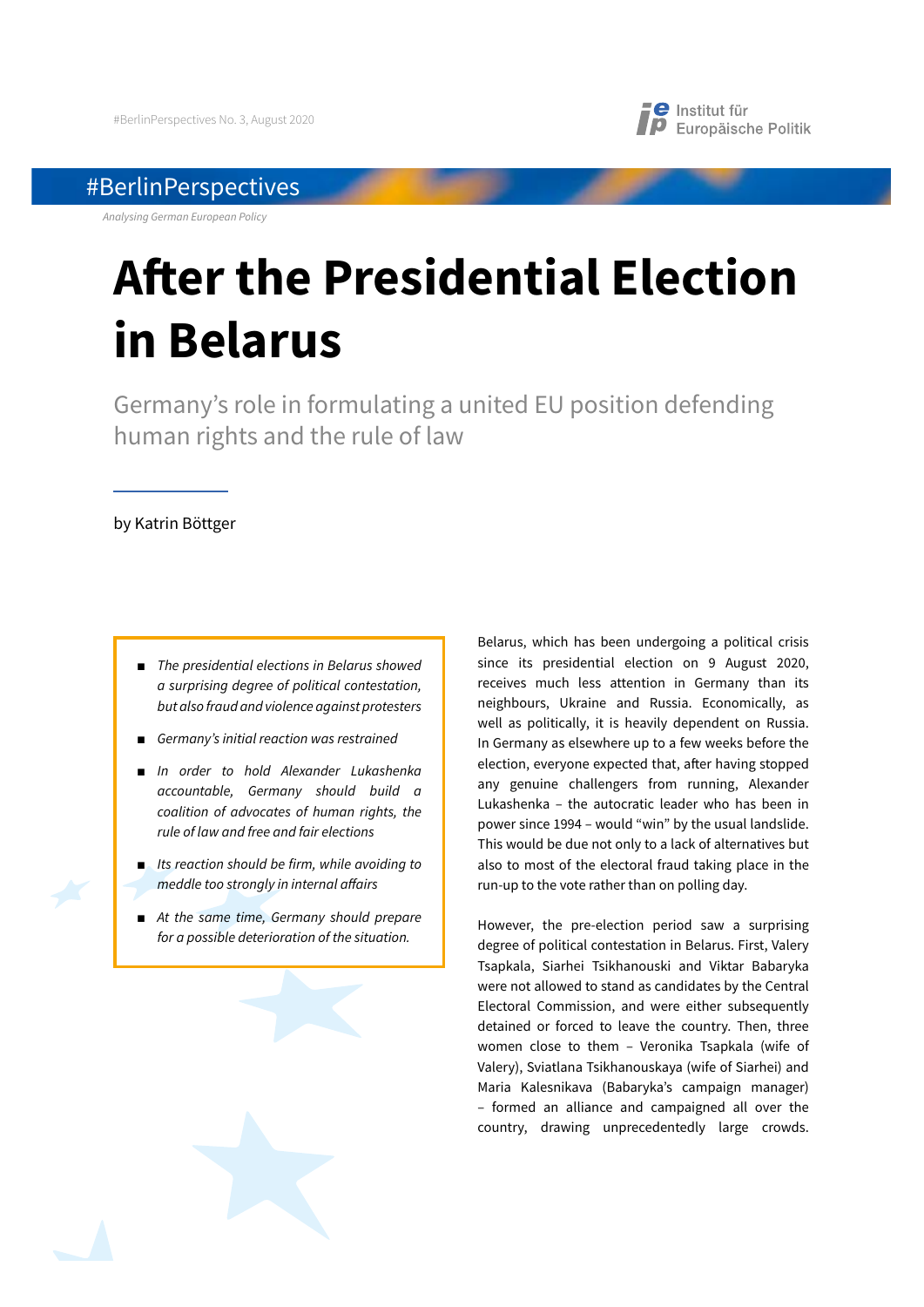Immediately after Lukashenka was declared the winner with 80.2 per cent of the votes while Tsikhanouskaya received only 9.9 per cent, mass protests of a scale and kind previously unseen started in Minsk and soon spread all over the country. Many protesters were subjected to police violence, including through the use of rubber bullets and stun grenades by the OMON special-purpose police units, and there were mass arrests of demonstrators and journalists. By 16 August at least 250 protesters had been injured, three are confirmed dead and about 7,000 were arrested, 76 people are still missing. Most prisoners except 122 have since been released with many reporting, that they were tortured while in prison. Whereas the leaders of Russia, China, Moldova, Azerbaijan, Kazakhstan and Vietnam congratulated Lukashenka on his "victory", neighbouring EU countries Poland, Lithuania and Latvia, alongside Ukraine, criticised the conduct of the election. Tsikhanouskaya was forced to flee to Lithuania. The ongoing protests do not only include public demonstrations but also strikes in state-owned companies and are organized in a decentralised manner. In a video statement Tsikhanouskaya said she was ready to lead the country and to pave the way to new, fair and free elections. She also proposed the establishment of a national coordination council comprising members from different branches of civil society to accompany the transition of power.

## **Germany's restrained reaction**

While Germany offered some support in finding a joint position for the EU, it was slow to do so. Its approach appears to remain one of restraint. Several explanations for this are possible. Belarus is a lesser-known eastern neighbour of the EU and has remained mostly free from serious democratisation efforts, and therefore it has received little attention in German politics. Besides few long-standing contacts, the chancellery's and the foreign office's channels are patchy and the shutdown of the internet by Lukashenka aggravated this situation. German officials may also fear provoking further conflict with Russia over a country that, in comparison to Ukraine, is not as relevant in terms of the size of its economy and of its role as energy hub. Finally, the

combination of coronavirus-related restrictions and the summer holiday period might have contributed to Germany's slow reaction. Two German members of the European Parliament were among those who issued a statement condemning the actions of the Belarusian government and demanding the EU should threaten sanctions if Lukashenka did not end the acts of repression.

While Germany offered some support in finding a joint position for the EU, it was slow to do so. Its approach appears to remain one of restraint.

After some delay Germany's government has condemned the violence by the Belarusian security forces and the mass arrests of protesters and bystanders. It has demanded the release of protesters as well as the adherence to the basic principles of free and fair elections. Foreign Minister Heiko Maas discussed the situation in Belarus with his Russian counterpart Sergey Lavrov during a visit on 12 August 2020 in Moscow, when both requested from the Belarusian authorities the release of arrested journalists and peaceful protesters. On 14 August 2020, EU foreign ministers came to an agreement on imposing new sanctions on officials responsible for the violence and election manipulation in Belarus. The European External Action Service is working on a list of those to be sanctioned, which will include EU travel bans and asset freezes. In a subsequent telephone call with Russia's President Vladimir Putin, Chancellor Angela Merkel reiterated that the Belarusian government should refrain from using violence against peaceful protesters, release political prisoners and enter into a national dialogue with the opposition and civil society to solve the crisis. Vice Chancellor and Finance Minister Olaf Scholz – who will be the Social Democratic Party candidate for chancellor in next years' elections – reacted more forcefully. He said he was convinced that Lukashenka had no legitimacy left and would not be in office much longer if everything went according to democratic rules. He added that Germany would not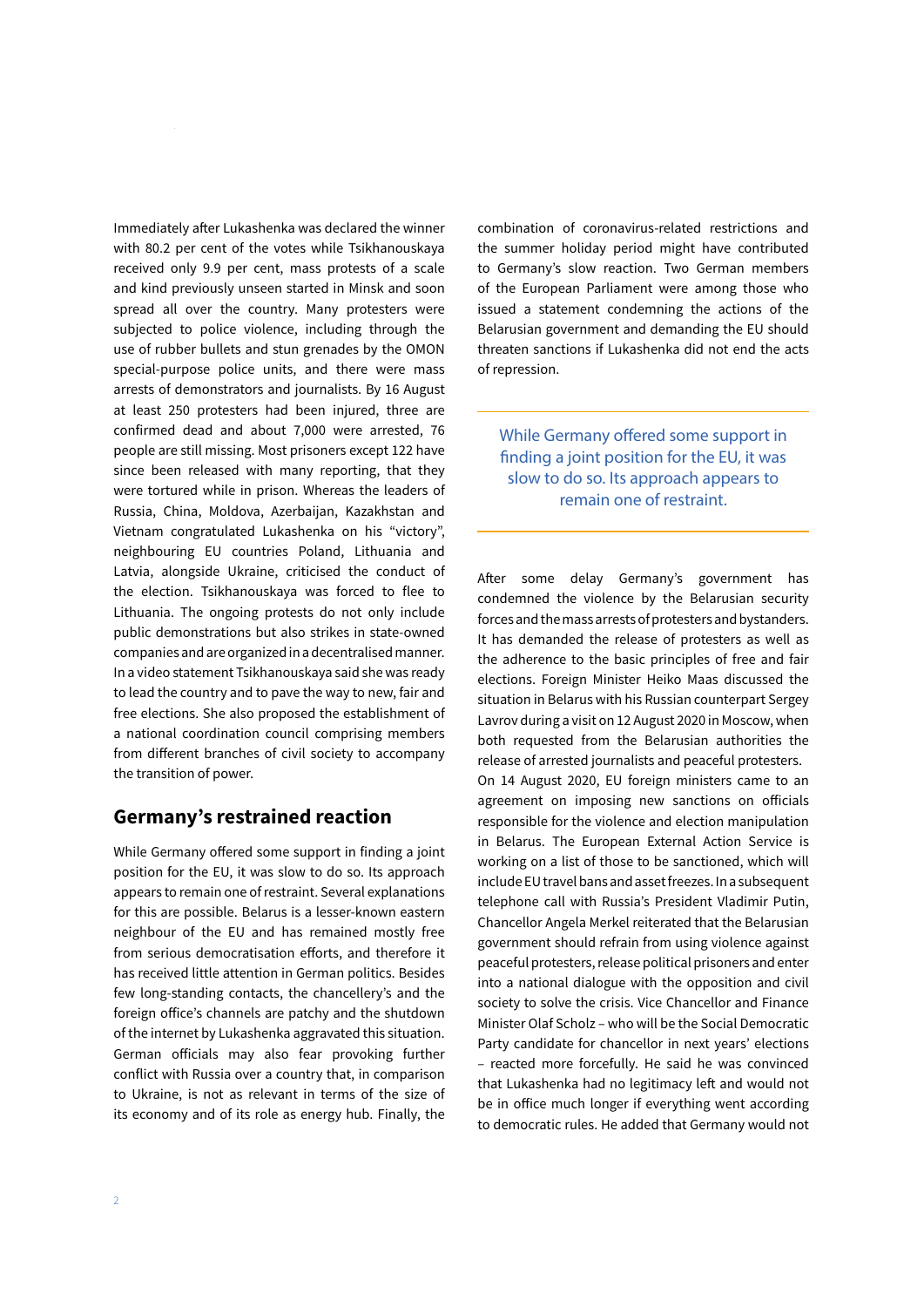accept what is happening in Belarus.

An extraordinary EU summit was held on 19 August 2020 to discuss the crisis in Belarus. The summit conclusions stated that the EU did not recognise the election results, condemned the violence and would develop list containing a substantial number of individuals responsible for violence, repression and the falsification of election results to be submitted to asset freezes and travel bans. In addition, European Commission President Ursula von der Leyen promised financial support of €53 million for Belarus, most of which for coronavirus relief aid, with €2 million for the victims of repression and €1 million for civil society and independent media.

## **Germany's role**

What are Germany's policy options with regard to the crisis in Belarus, especially given its current role as holder of the EU Council presidency and also its reputation as an important supporter of democratisation in the Eastern Partnership countries?

One option is for Germany to **continue holding back**  and avoid provoking a Russian reaction. In comparison with the Euromaidan protests in Ukraine in 2013- 14, the EU does not have a large place in the political goals and perspectives of Belarusian society, whose primary objective right now is Lukashenka leaving office. In addition, Russia has close military links to Belarus, which is why the Kremlin ordering a military intervention is a possible scenario. Finally, there is a risk of driving Belarus further into Russia's sphere of influence while cooperation had been possible at least on a small scale through the Eastern Partnership framework, even though Belarus never came close to signing a Partnership and Association Agreement with the EU.

Another option is for Germany to **intervene for a transition in Belarus** by recognising Tsikhanouskaya (as it has done with Juan Guaidó in Venezuela) as the legitimate winner of the election and supporting the holding of a new election. Furthermore, it could impose comprehensive economic sanctions. Germany is the fourth most important economic partner for Belarus after Russia, Ukraine, and the United Kingdom, and as such it could exert considerable economic pressure this way. This, however, would most likely feed into Lukashenka's narrative of foreign interference, destabilisation and threats to the national sovereignty for Belarus.

A third, advisable, option is for Germany, with the EU Council presidency to back it up, to **establish a coalition of advocates of the rule of law and free elections** to keep the pressure on Lukashenka up. It should continue taking a leading role in formulating a joint EU position in close contact with the protesters and Belarusian civil society including local election observers. At the same time, it should keep channels to the Belarusian government and to Russia open. This should include contacts between parliamentarians as well as civil society actors, many of whom have been active from Lithuania or Poland. This would help back the peaceful protesters in their demand for free and fair elections. Furthermore, Germany should continue to **support targeted sanctions** within a limited framework, as discussed by EU foreign ministers and the European Council. Poland, Lithuania and Latvia have already offered to act as mediators in a dialogue between Lukashenka and the opposition and could be partners in the coalitions of advocates mentioned above.

It should continue taking a leading role in formulating a joint EU position in close contact with the protesters and Belarusian civil society including local election observers.

Furthermore, Germany should assist the EU in choosing the recipients for its financial support. In addition, Germany's government, parliamentarians and civil society should assist in the swift and targeted distribution of this financial support to prevent it from seeping into the wrong pockets or causing additional repercussions for the recipients. In this it should place special focus on women's groups as this might help keep the crisis non-violent. Germany should also support the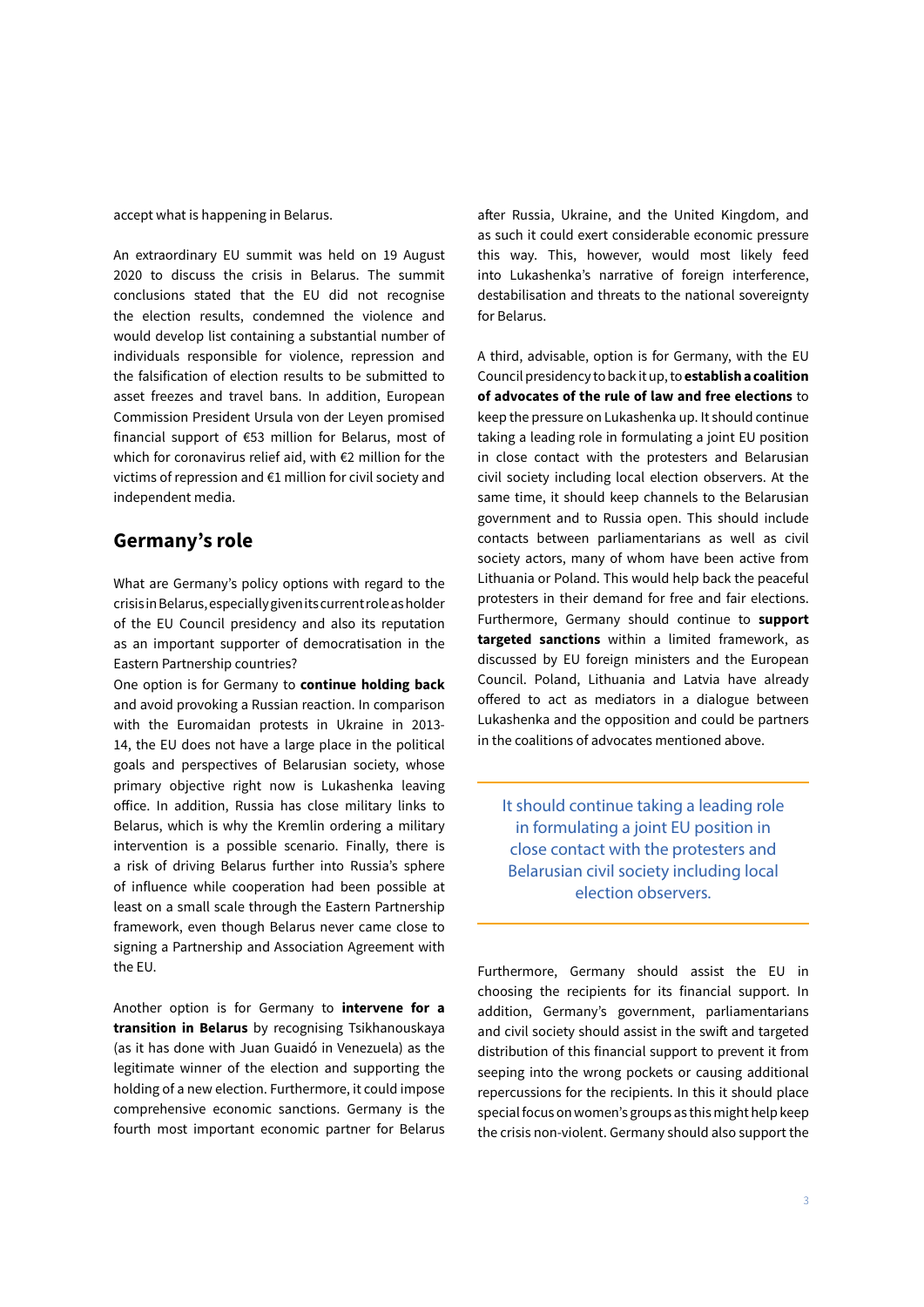work of the newly created national coordination council to resolve the political situation in Belarus based on its own reunification experience and its support in the Central and Eastern European countries in the 1990s. This would help bring actors from both sides together to resolve the situation in Belarus peacefully and to discuss points for its future. At the same time, Germany should not appropriate what is essentially an inner-Belarusian affair or elevate it to a geopolitical dispute. However, even though the Belarusian authorities made minor concessions by releasing hundreds of protesters beginning from 14 August 2020, it is at this point unlikely that Lukashenka will accept talks with the opposition and protesters. So far, he has not even accepted a telephone call with Angela Merkel or other European heads of state or government. Therefore Germany should at the same time prepare for dynamic developments that could lead to more violent repression or regime change – or both – which would then have many implications for EU foreign policy. This could include the early setup of a structure similar to the Normandy format, which could

be helpful in avoiding a military intervention by Russia.